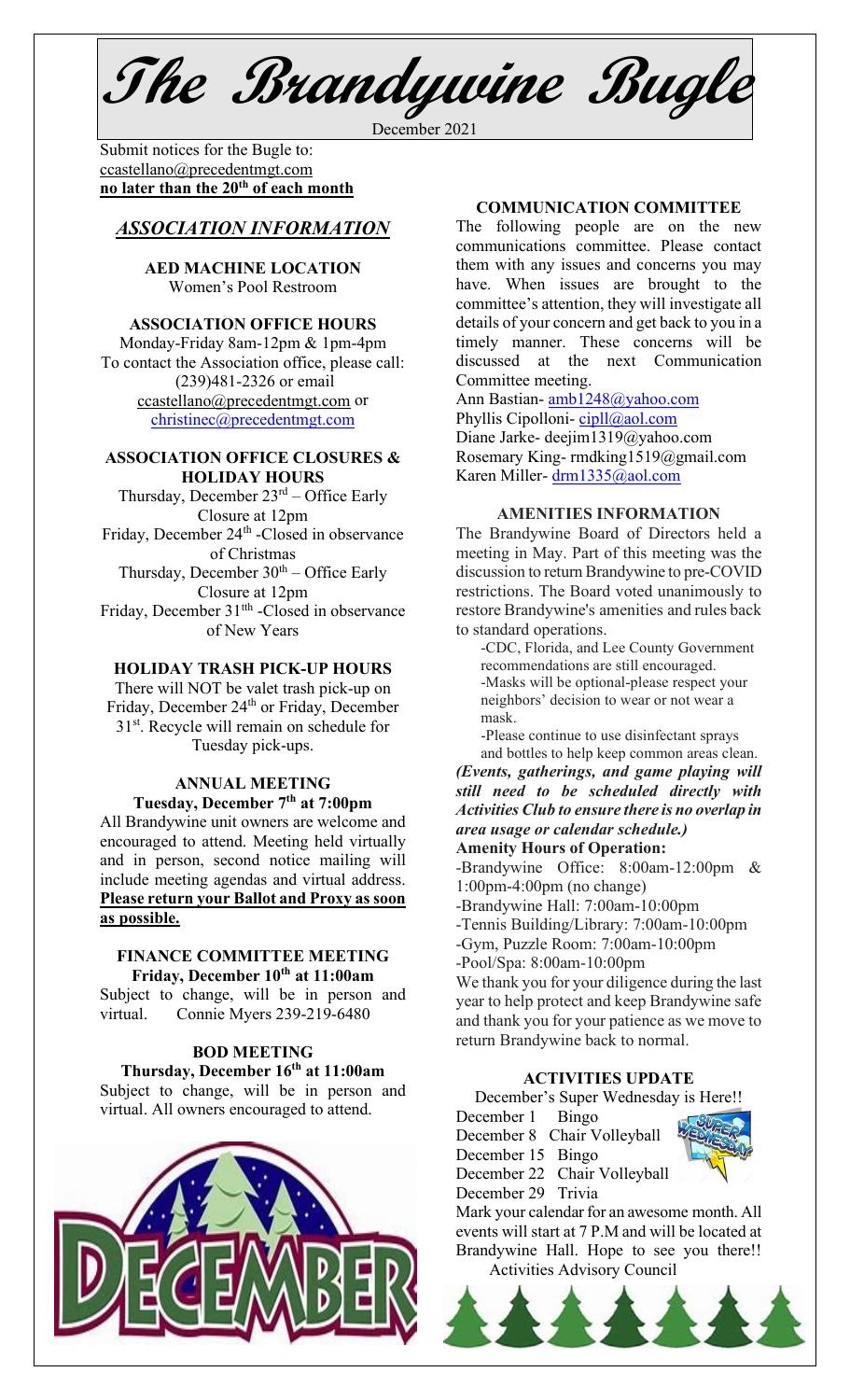**OPEN TENNIS FOR RESIDENTS**

**Mondays, Wednesdays & Fridays, at 8:00am** Offers all resident tennis players an opportunity to play, have fun, and get healthy exercise. If you have "rust" from not being in the game of late, we will provide the remedy. Do not hesitate to just show up but if you do have questions, Terry Trip at 239-314-6467 would be happy to try to provide answers.

#### **PICKLEBALL Every Monday-Friday 8-9am**

Did you know that Pickleball is the fastest growing sport in the U.S.? Come join us at the courts M-F from 8-9. It is a great way to meet people and a fun way to exercise. Beginners and experienced players are welcome. Rackets are available if you do not have one. See you on the courts.

### **YOGA & LOW IMPACT AEROBICS IN THE CLUBHOUSE**

Aerobics: meeting on Mondays and Thursdays at 9am in the Brandywine Hall. Using social distancing and routine CDs: Richard Simmons and Leslie Sansone.

Yoga: meeting on Mondays at 3pm in the Brandywine Hall. A second day will be scheduled later. Using CD: Susan Winter Ward for the Young at Heart. It is recommended to bring your own yoga mat. Please call Elizabeth Phelps 239-275-5384 if interested in participating.

#### **SENIOR FITNESS (New Class) Wednesdays at 11am**

Bring: Water, Towel, optional hand weights. Wear: Comfortable Clothing, Supportive Shoes (No flip flops). MOVE IT OR LOOSE IT!!! Certified Fitness instructor Donna Johnson 386-804-0481

#### **MAHJONGG Wednesdays at 1-3pm (Please note time change!)**

Welcome back-Mahjongg ladies!! We will be meeting on WEDNESDAYS 1-3pm play time. Wear your mask if you choose, bring your card and the fun begins. Meeting room is the Brandywine Hall. Please contact Kay Wyatt if you have any questions. 239-322-4208.

## **SENIOR YOGA Fridays at 3pm**

Bring Yoga Mat and water (option to use chair). Improve strength, flexibility, and range of motion. Certified instructor, Donna Johnson 386-804-0481.

## **BOCCE**

**Mondays & Thursdays, at 9:30am** Brandywine's Bocce Ball Club thanks everyone for their support. Please check for more information and photos on the blog at https://brandywinebocce.sport.blog/ Come out to play bocce with the Club members and others. Everyone is welcome!

# **GREETING CARD MAKING Wednesday, December 1st at 10am**

Card Making will be held in the craft room. All materials are available so just come and create or copy sample greeting cards. Make as many as time allows. If you have questions, contact Chanda at 239-703-7644. Hope to see you there.

#### **INSIDE BINGO**

#### **Wednesday, December 1st & 15th at 7pm**

Bingo is back with paper bingo cards. Bring your own dauber or purchase one for \$2. Octobers' Big Winners: 11/03/21; Letter X Frank Petraglia \$140. Cover All Eenie Cation \$200. The snowbirds are back, and we had a great turnout. Each game paid out \$50. 11/17/21; Letter X Steve Geertz \$150. Cover All Bob Schlossmann & Jim Fewell \$125 each.

# **SINGLES' CLUB Thursday, December 2nd at 6:00pm**

Merry Christmas! Our November trip was both educational and fun. We visited the Calusa Nature Center, where we had our own "private" guide inform us about different snakes, birds, etc. It was very interesting not only to observe but to learn new information. We later saw the butterfly garden, the alligator. We then listened to and saw a presentation on the Albino Corn snake and the baby alligator. We stopped at Chilis for lunch. For our December meeting please bring your new ideas researched prior to our meeting. Also, bring a calendar/ planner to avoid scheduling conflicts. The meeting will take place poolside, weather permitting. If not, we will meet at 1246 Hazeltine Dr., where you will need to BYO chair and refreshment. Dianne Truslow

### **WOMENS ASSOCIATION Saturday, December 4th at 9am**

Many thanks to everyone who came and helped make the Halloween party a big success. There were 3 winners for the best costumes. The McBurneys, Skeletons and Donna Johnson. Also, thank you to all those who came out to help decorate Brandywine! Our next meeting will be Saturday Dec 4th at 9 a.m. in the Brandywine Hall. Looking ahead our Country Western party will be Jan 15th in the Brandywine Hall. More information will be in the Jan. Karen Miller 239-481-3790

## **MEN'S CLUB Saturday, December 4th at 9:15am**

This is an open invitation to all Brandywine Men to enjoy good fellowship and a hearty breakfast at the MyerLee Country Club. If you have never attended a breakfast, now is the time to meet your neighbors. Please call Paul Thompson for reservations, (219) 765-3129.

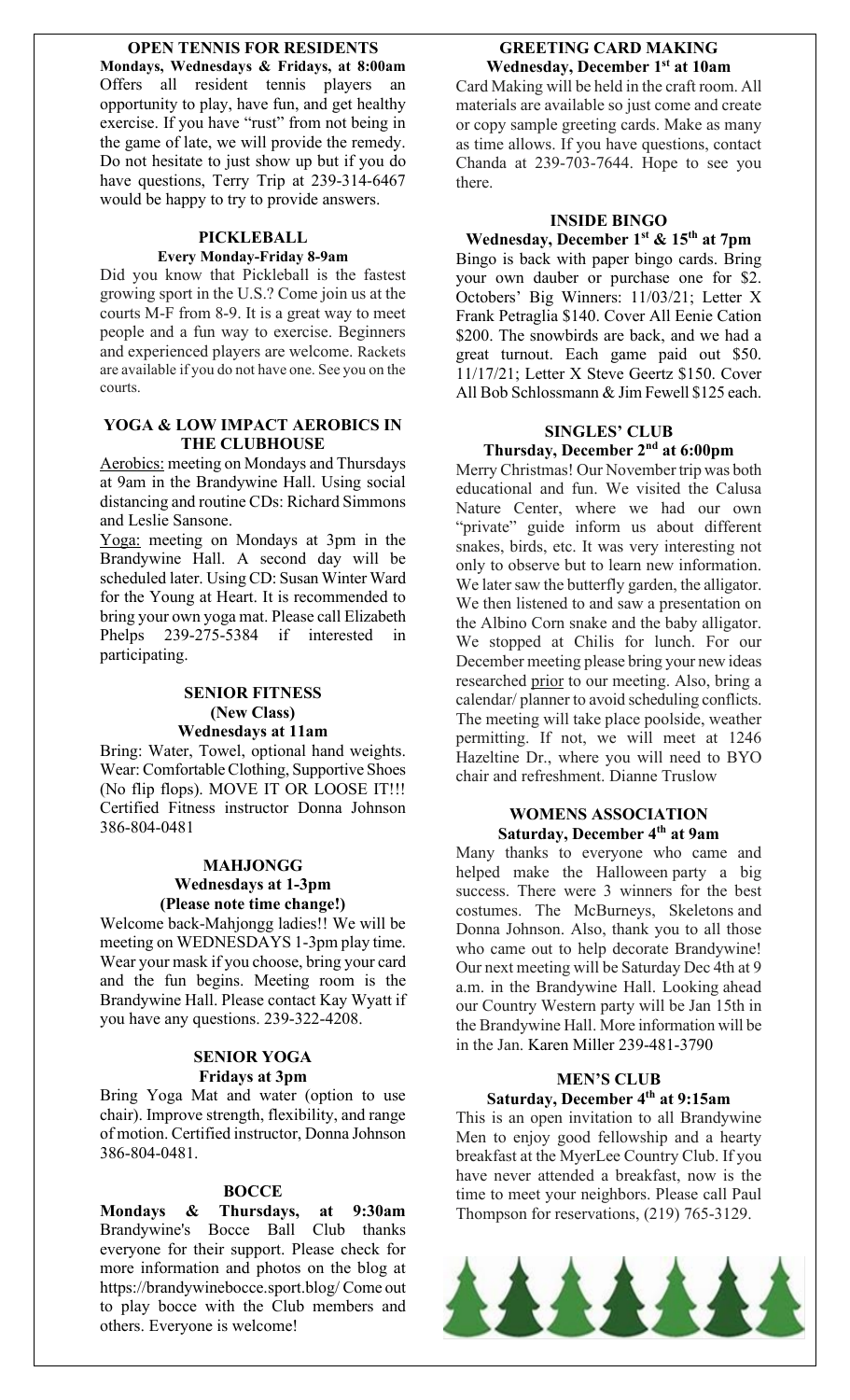#### **WINE & CHEESE PARTY Sunday, December 5th at 5:30 pm**

Mark your calendars for the annual Brandywine Wine & Cheese Party. Coffee and tea will be provided in addition to wine and cheese. Residents are asked to bring an appetizer to share. There is no cover charge for this event. There will be a silent auction sponsored by the Brandywine Bocce and Social Club, so don't forget to bring some cash for your bids. Late signup will be accepted until Thursday December 2nd, call Nancy O'Keeffe 466-0476. Sign up is needed to let us know how many tables to prepare and what food you will be bringing to share.

# **ANNOUNCING NEW TIME FOR ACTIVITY MEETING Monday, December 6th at 1pm**

The activity meeting will be held at 1 o'clock instead of 11 o'clock. The change has been made based on feedback that there are too many conflicts in the morning with other events on the calendar. Please join us and get involved in planning activities for your community.

#### **CHAIR VOLLEYBALL**

**Wednesday, December 8th & 22nd at 7pm** Join us in the Brandywine Hall and bring a neighbor! If you have any questions, please call Trip Weaver at 813-240-6460 or Nancy Weaver at 813-380-1500.

#### **CHRISTMAS BAKE SALE Saturday, December 11th**

The Brandywine Christmas Bake Sale will take place in Brandywine Hall from 9 to 12 on Saturday December 11, 2021.Baked items may be dropped off in the kitchen from 4 to 6 Friday afternoon or Saturday morning between 8 and 8:30 before the sale begins. Please stop by and pick up some Christmas "goodies". There will be plenty of cookies, cakes, pies, breads, and several varieties of homemade candies. Questions??? Call Mary Marszalek at 203-376-6607.

#### **BOOK CLUB Tuesday, December 14th at 10am**

Come to the tennis clubhouse to share your reading experiences. Fully vaccinated readers may forego a mask, all others should continue to mask for their own safety. We will attempt to socially distance in the space as attendance allows. Nancy O'Keeffe 466-0476

#### **HOLIDAY BICYCLE, GOLF CART AND OTHER PARADE Sunday, December 19th at 6:15 pm**

Golf carts, bicycles, motorcycles, segways, scooters, roller blades, interesting cars, fast walkers, decorate and join the parade by lining up on Hazeltine by the tennis courts starting at 6:15 on December 19th. The more the merrier. If you are not in the parade, please support your fellow residents by cheering them on at your home in the driveway. Call Mike Donlan with any questions: 239-433-5217.

# **TRIVIA ROUND UP Friday, December 29th at 7pm**

Congratulations team "Nancy"; Nancy O'Keeffe claims 1st place after two tie breaker questions. Both Nancy and team "Faithful Friends" ended the night tied for 1st place each earning 70 points. Faithful Friends received free entries to the next Trivia night on Friday December29th. Just a reminder, the white answer papers are yours to use to track your answers. Trivia is fun and challenging, hope to see you on Wednesday December 29th for the last game of the year. BWH doors open at 6:30 play starts at 7:00pm, no late entries. \$5.00 per person, pay at door, BYOB or snacks for your table. Asking for six person teams; we can help place you on a team if needed. Come out and have some fun!

# **MARINE CORP TOYS FOR TOTS CAMPAIGN FOR 2021**

Boxes are placed inside Brandywine Hall next to the bulletin board at the front door AND in the office lobby for drop off. Plan to donate new, unwrapped toys again in 2021 to help make Christmas possible for every child in Lee County. Thank you for your past generosity. Nancy Weaver 813-380-1500 or Donna Johnson 386-804-0481.

# **LAMP POST CAPS**

Christmas is coming!! Red crocheted lamp post caps are available. You may pick one up at Stitchery in the Craft Room on Tuesdays between 1:30 and 3:00 or calling Connie Myers at (781)534-1969. The cost is \$10 per cap. Make checks payable to Brandywine Activities (B.A.C.).

## **EMPLOYEE CHRISTMAS FUND**

If you haven't already donated to the Employee Christmas Fund and intend to, please make checks payable to Mary Meyerhans and note in memo box for Employee Fund. To all who have already donated, thank you. I would like to present them with their checks in the middle of the month and have all cash and checks deposited prior to that time. Any questions, please feel free to call me at (860) 478-8782.

## **LOOKING AHEAD:**

# **January 15th- Country Western**

## **THIRSTY THURSDAY**

Thirsty Thursday is coming back in January on January  $13<sup>th</sup>$  from 4:30-6:30pm at the Pool area and Clubhouse with Currie's BBQ Food Truck. No need to cook dinner. Several dining options: poolside, inside the clubhouse or takeout.

## **THIRSTY THURSDAY/ FOOD TRUCK SCHEDULE 2022**

No reason to cook. Please put the following dates on your schedule:

**January 13** Currie's Barbecue **February 10** Hungry Pony